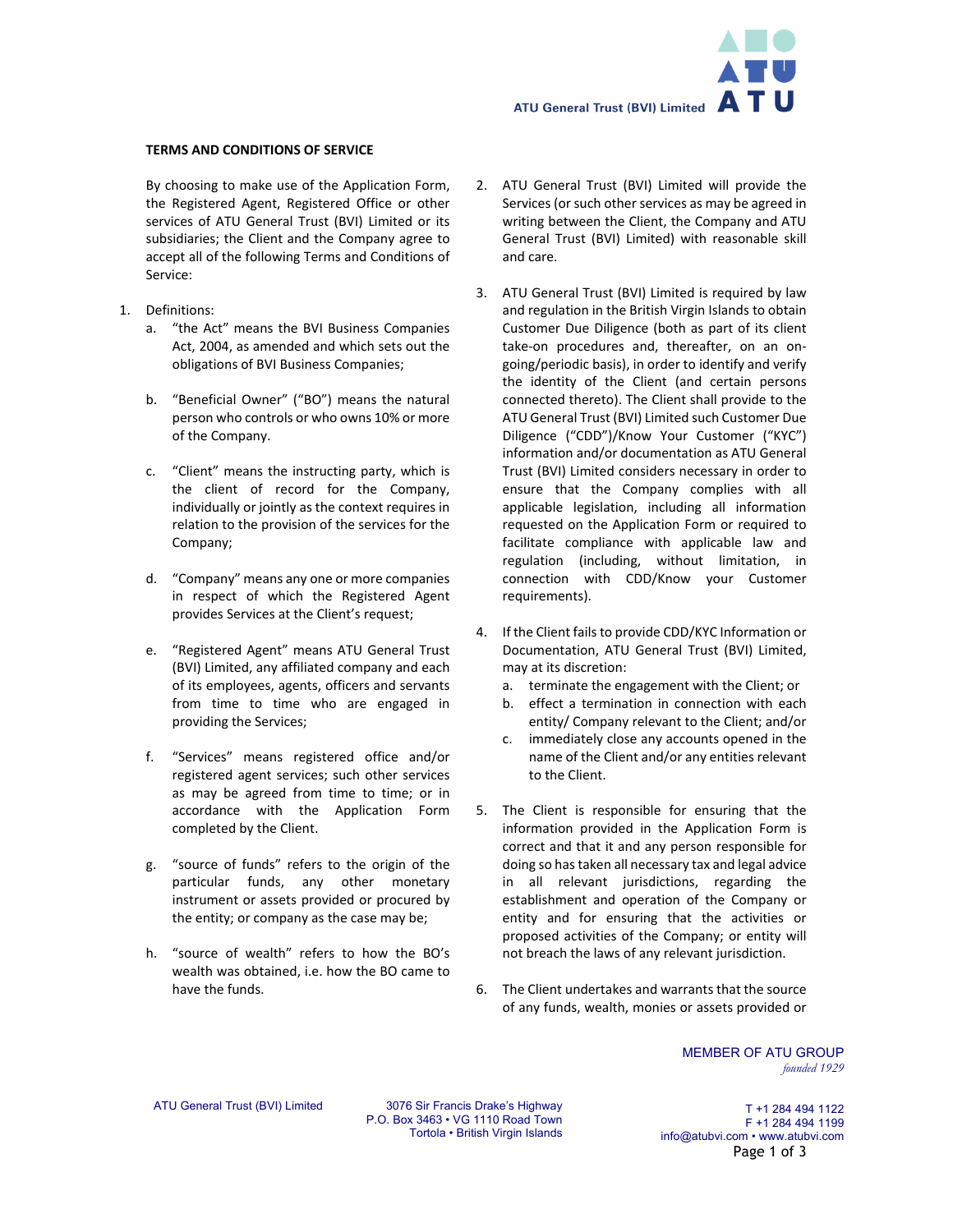

procured by the Client, any company or entity; or any BO connected to any company or entity, whether in relation to the Services or, for any other purpose, is lawful and not derived from or in any way otherwise connected with any illegal activity.

- 7. The Client shall not engage and shall not knowingly permit the Company to engage in any activity, practice or conduct which would constitute an illegal activity.
- 8. For the purposes of compliance with the Act, each Company is required to maintain the following documents at the office of its registered agent; (a) the memorandum and articles of association of the company; (b) either the original register of members, or a copy; (c) either the original register of directors, or a copy; (d) copies of all notices and other documents filed by the company over the previous 10 years; and (e) the original register of charges of the company, (as applicable).
- 9. Records and underlying documentation include accounts and records (such as invoices, contracts and similar documents) in relation to all sums of money received and expended by the Company and the matters in respect of which the receipt and expenditure takes place; all sales and purchases of goods by the company; and the assets and liabilities of the Company, as applicable.
- 10. The records and underlying documentation indicated herein must be kept at the office of the Registered Agent or at such other place or places within or outside the British Virgin Islands as determined by the directors of the Company. In the event that the records and underlying documentation are held at a place other than at the office of the Registered Agent, the company shall provide the Registered Agent with a written record of the physical address of the place or places at which the records and underlying documentation are kept; and if that location changes, the Company must notify the Registered Agent within 14 days.
- 11. The records and underlying documentation are the property of the Company, however upon the termination of the services with the Company or the Client, as the case may be, the transfer of the

shall be subject to all outstanding fees and reimbursement of expenses being paid

- 12. In order to enable the Registered Agent to meet its legal and regulatory obligations in respect of the Company, the Client and the Company shall inform the Registered Agent of any and all changes to the directors, officers and shareholders of the Company within 14 days of the change.
- 13. The Client and the Company shall immediately inform the Registered Agent of any other matters that might affect the Company and/or the Registered Agent's willingness or ability to provide, or continue to provide, any of the Services or of any

matter that is material to the affairs of the Company or the introducer status of the Client.

- 14. The Client and the Company acknowledge that the Registered Agent is bound by regulatory and other obligations under the laws of the British Virgin Islands and agree that any action or inaction on the part of the Registered Agent in carrying out such obligations shall not constitute a breach of the Registered Agent's duties.
- 15. The Registered Agent's fees and charges are those which have been agreed between the Registered Agent and the Client from time to time.
- 16. The Client shall be responsible for remitting all applicable government licence fees and ensuring such fees are remitted to the Registered Agent to facilitate payment of same. The Registered Agent shall not be liable for issuing reminders to the Client or the Company regarding the government licence fees.
- 17. In the event of any conflict between these Terms and Conditions of Service and the provisions of a written Agreement (including, without limitation, as may relate to the payment of ATU's fees), the provision of the Agreement shall, as between the parties to the same, prevail. If an Agreement is not in writing and/or is not executed by the Client or an Entity, ATU may send a record of such Agreement in note form to the Client.

MEMBER OF ATU GROUP *founded 1929* 

ATU General Trust (BVI) Limited 3076 Sir Francis Drake's Highway P.O. Box 3463 • VG 1110 Road Town Tortola • British Virgin Islands

T +1 284 494 1122 F +1 284 494 1199 info@atubvi.com • www.atubvi.com Page 2 of 3